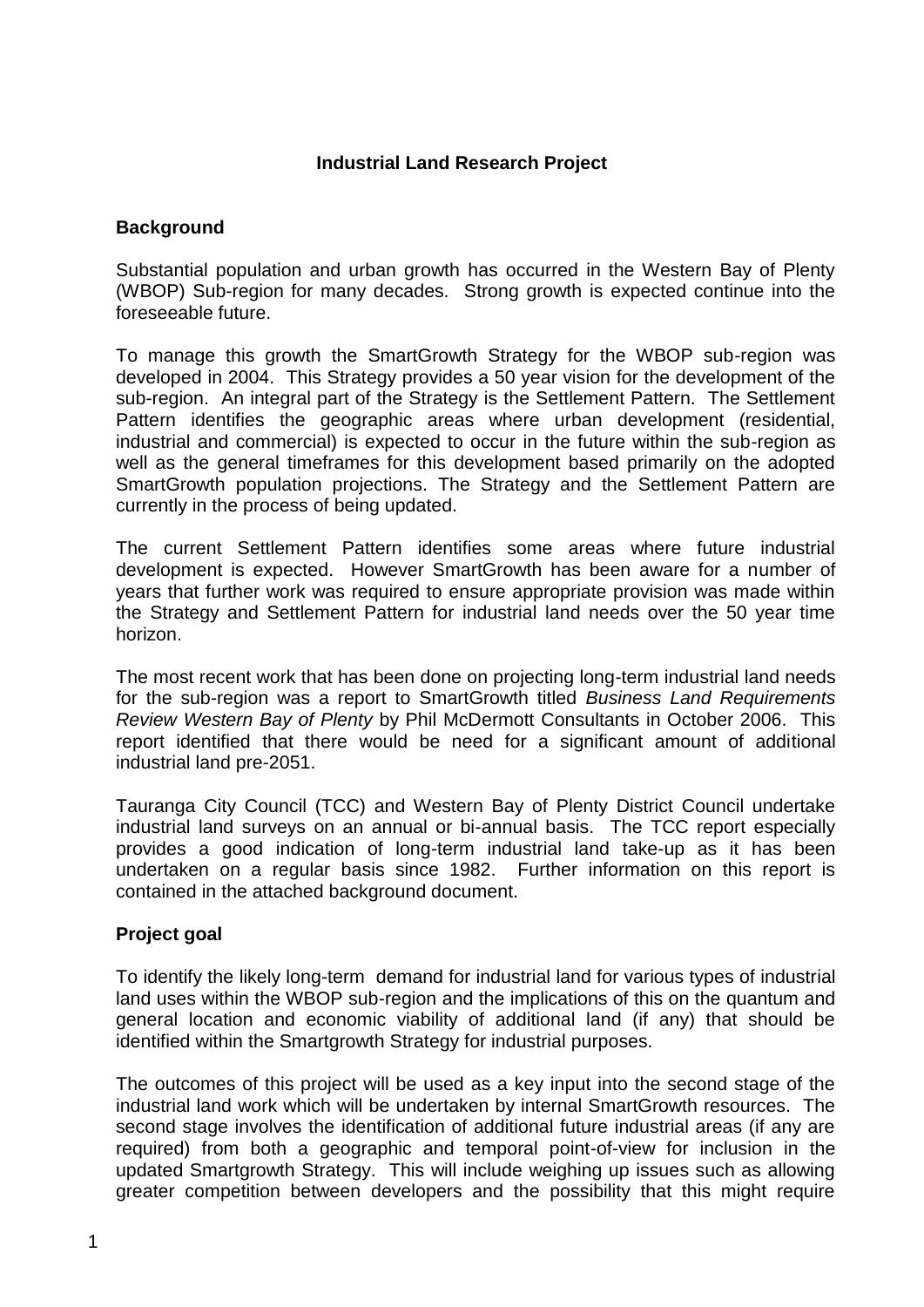additional infrastructure investment and have consequential impacts on the efficient use of existing infrastructure investment.

## **Project Manager**

Andrew Mead, TCC

## **Project Scope**

- Geographic area: The WBOP sub-region which encompasses the land within the jurisdiction of the Tauranga City Council and the Western Bay of Plenty District Council.
- Population growth and timeframe: Growth of the subregional population from approximately 160,000 people currently to 300,000 people. It is estimated that this will take approximately 50 years to occur.
- Land uses within project scope:
	- All businesses that would typically locate within an industrial zone. It is considered that these would primarily be manufacturing, warehousing, storage, distribution, logistics, wholesaling and workshops (e.g. mechanics, tyre shops).
	- Land required for the operation of the Port of Tauranga, including potential inland port type storage/logistics operations (noting it is reported that the Port of Tauranga have strategic undeveloped land holdings in the vicinity of 44 hectares).
	- Some of these land uses will require high load bearing land.
	- See further information provided in the attached background document.
- Land uses outside project scope:
	- Businesses that would typically locate in commercial zones or elsewhere such as retail businesses, commercial offices, restaurants, cafes, medical facilities and educational facilities are outside the scope of this project.

# **Project Inputs**

The following reference material is relevant to the project and will be provided:

- Business Land Requirements Review Western Bay of Plenty, Phil McDermott Consultants, October 2006
- Tauranga City Industrial Land Survey, TCC, June 2011
- Industrial Land Survey, Western Bay of Plenty, 2010 (2011 survey should also be available)
- Assessment of Development Feasibility for the Wairakei Urban Growth Area, Martin Udale, Essentia Consulting Group, Christine Jones, Andrew Mead & Frazer Smith, TCC, November 2010
- Rangiuru industrial estate financial viability work
- Industrial Land Release in the Waikato Regional Policy Statement: An Evaluation of the Impacts at Ruakura, Castalia, February 2012
- The current SmartGrowth population projections
- A copy of the current SmartGrowth Settlement Pattern
- Tauranga City Plan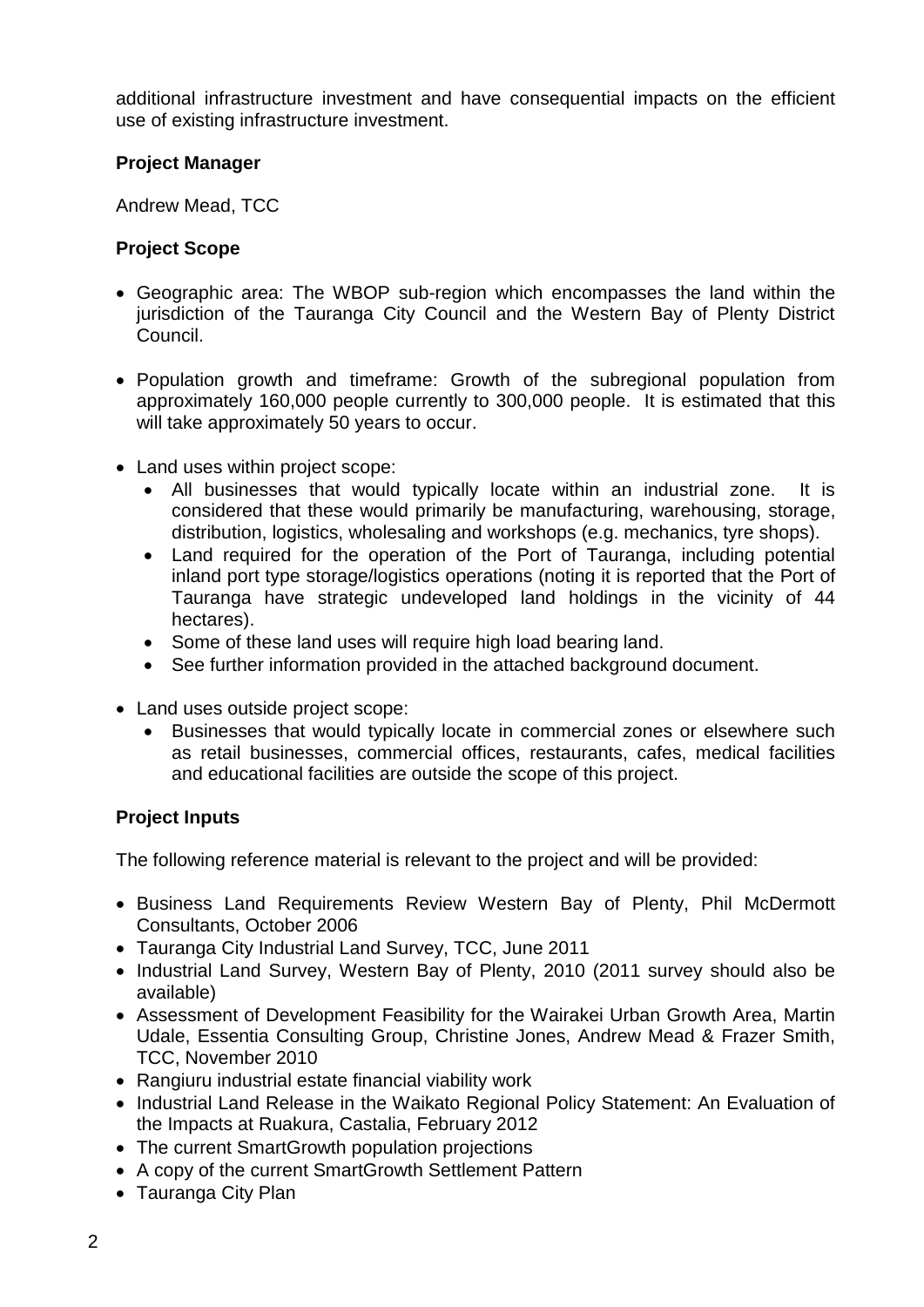- Western Bay of Plenty District Plan
- NZTA Freight Forecasting Work (by Richard Paling)
- Geotechnical Review of Industrial Land Available for Large Buildings within Western Bay of Plenty, S&L Consultants, November 2011
- Geotechnical Suitability of Industrial Land at Tauriko, SmartGrowth, April 2012 (includes attached report from Coffey Geoterchnics
- Bay of Connections Economic Growth Strategy
- Regional Economic Drivers Draft Report and Project Brief
- Western Bay of Plenty and Rotorua District Industrial Land Study, Beca Carter Hollings & Ferner August 2008
- Upper North Island Strategic Alliance work on freight and ports.

# **Project Outputs**

A draft report in hard copy and electronic form containing:

## Quantum of industrial land required

- Recommendations on the quantum of industrial land that is likely to be taken up by development once the sub-region reaches a population of 300,000 in approximately 50 years.
- Recommendations on the appropriate response to the projected industrial land take up in terms of the amount of additional industrial land (if any) that should be identified in the updated Smartgrowth Strategy.
- The full methodology used to arrive at the recommendations above.

## Type of industrial land uses

- A commentary on the likely types of industrial land uses that the sub-region should expect to have to cater for and whether any of these land uses have require specific land characteristics
- Particular focus should be given to the proportion of industrial land demand that is likely to accommodate businesses that require high load bearing land (land capable of handling floor loads up to 100kPa)

## Risks of not providing sufficient industrial land in the right place

 A commentary on the likely extent to which industrial businesses might decide to locate in other areas e.g. the Waikato, Rotorua or Auckland, should sufficient and suitable industrial land in the right parts of the sub-region not be available for development in a timely manner. It should also identify any real examples of where this has happened recently. It should include specific consideration of the risk or potential opportunities posed by the proposed Ruakura inland port/logistics/industrial development.

## Location of additional industrial land

- If additional industrial land is required, recommendations on generally where the best place to locate additional industrial land in the sub-region would be if significant locational preferences are likely to exist.
	- o This does not involve identifying specific sites
	- o Rather, it involves identifying general locations e.g. particular transport corridors, the proximity of land to a significant pool of labour, the proximity of land to Tauranga City or other settlements
- Rationale for how these conclusions were drawn.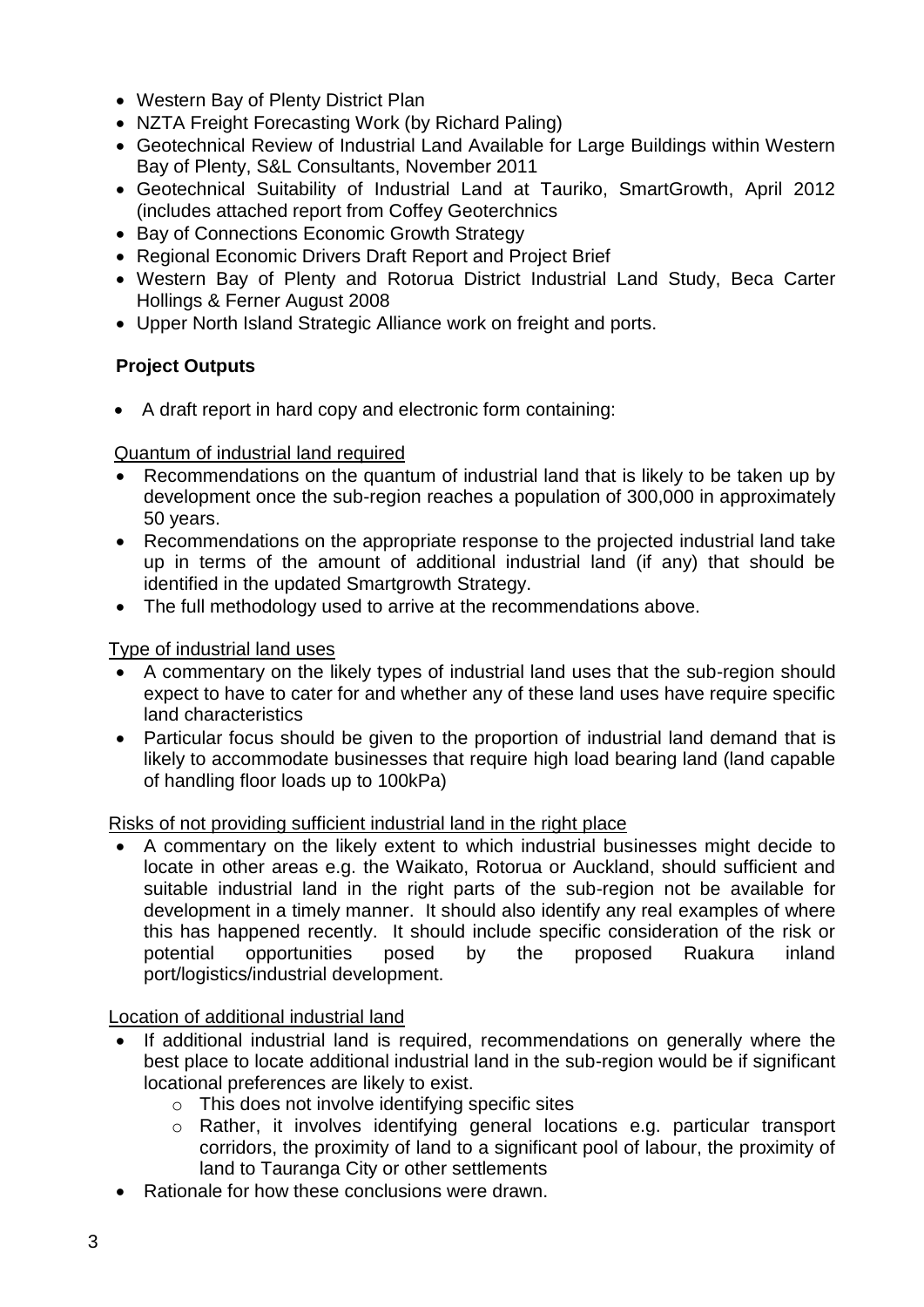Development of existing industrial land

- Consideration of whether any of the existing zoned but vacant industrial areas in the sub-region are likely to remain undeveloped in the next 50 years because of fatal flaws associated with locational issues or other issues such as contribution charges or geotech conditions.
- Recommendations on what could be done to encourage the more efficient uptake of existing zoned and/or serviced industrial land within the sub-region.

Competition within the industrial section market

- Consideration of the importance of having meaningful competition between developers in the delivery of industrial sections to market (a brief summary of the current position in terms of competition is included in the attached background document)
- Recommendations on whether having competition is important
- If competition is important, further recommendations about how SmartGrowth could go about ensuring competition is delivered.
- Identifying how industrial land prices in the sub-region compare with those in the competing regions of the Waikato, Rotorua and the Waikato.
- A presentation of the draft report to the SmartGrowth Implementation Committee
- A final report in hard copy and electronic form.

#### **Methodology**

#### Quantum of industrial land

The methodology for this part of the project will be agreed between the consultant and the rest of the project team.

The starting point in terms of identifying addition land requirements is to assume that all current zoned but vacant industrial land will be developed unless a fatal flaw is identified in this research than would prevent the development of any existing vacant industrial land. A fatal flaw might be because of contribution costs, location or geotech conditions for example.

SmartGrowth currently favours the use of the methodology used in the Report titled *Business Land Requirements Review Western Bay of Plenty* or a similar methodology based upon equating future projections of labour demand for industrial activities into a land area requirement.

The only criticism of the methodology used in the report identified above is that it does not seem to make any allowance for a proportion of employment growth to be accommodated within existing developed industrial land. It would seem logical that this would occur as many businesses would not be running to full capacity within their current buildings and therefore would have capacity to take on additional staff, and also because many developed sites still have capacity for some degree of expansion. This should be considered in the methodology adopted.

SmartGrowth is however mindful that robust employment projections to the level of detail required to apply this methodology may not be available – SmartGrowth and its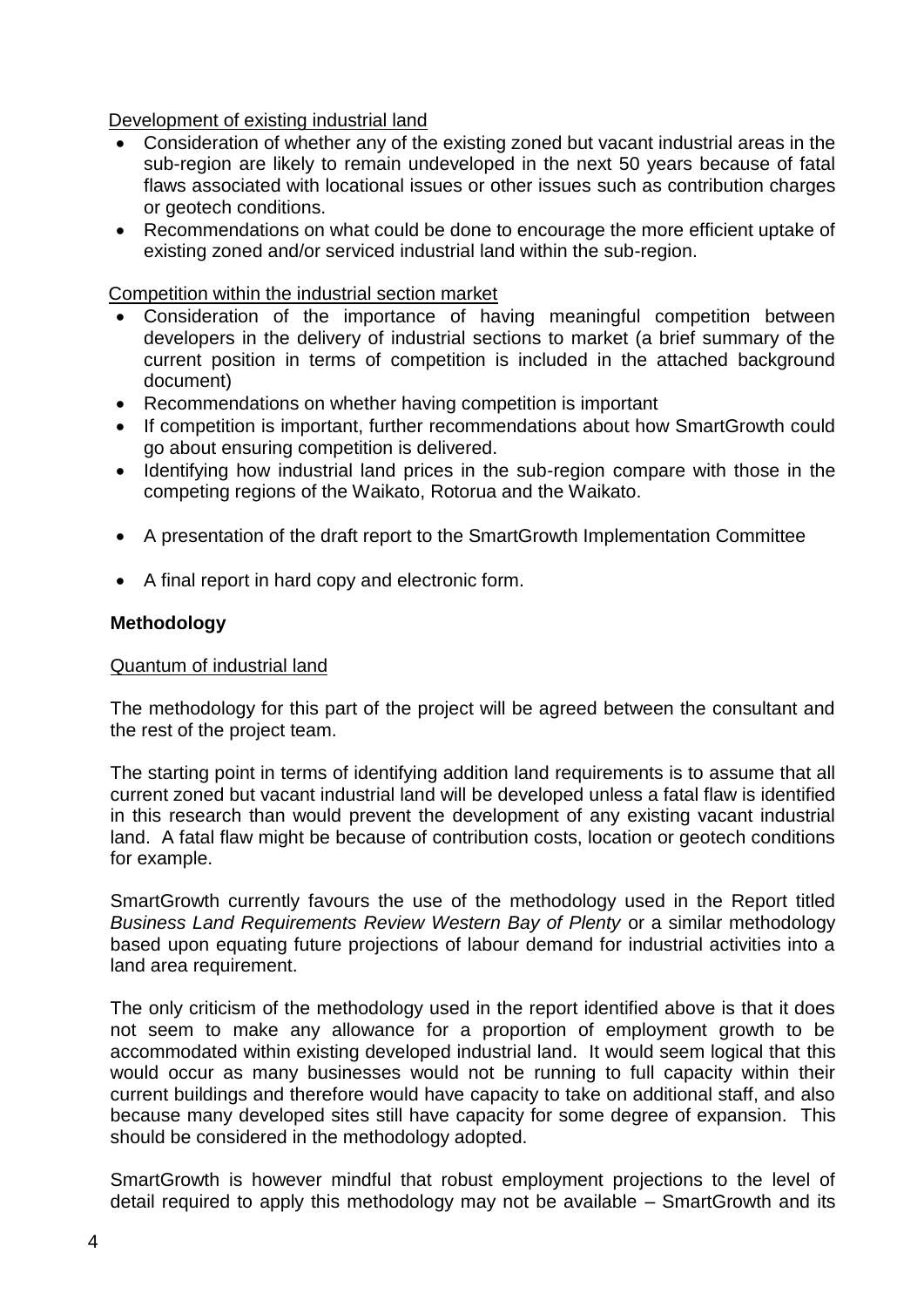member organisations do not have this data. If this is the case, an alternate methodology would have to be developed. Potentially this would be based on the current 2011 SmartGrowth population growth projections or some variation to these as agreed. In favour of this approach is that the ratio of occupied industrial land area to population in Tauranga City has remained almost constant at  $45m^2$  per person<sup>1</sup> over the period of 1992 to 2011. This same ratio in the WBOP District was about 29 $m^2$  per person in 2010. It is not known whether this ratio has varied significantly in the past in the WBOP District.

Regardless of the methodology used, SmartGrowth expects that it would be documented such that it could be updated in the future using internal SmartGrowth resources. It is also expected that in developing the methodology consideration is given to the historic take-up of industrial land in the sub-region as a benchmark.

Furthermore, the methodology should take account of likely changes to employment and industry type in the sub-region, and the implications this would have on industrial land provision if this is possible.

#### Type of industrial land uses

It is expected that the category of industrial activities will be broken down into subcategories (warehouses, factories etc). For each subcategory it should be noted whether it requires any special land characteristics, what these are and why they are necessary. In addition, the likely proportion of total industrial land area used for each subcategory should be provided.

Specific attention should be given to identifying the types of industrial activities that require high load bearing land and what proportion of total demand for industrial land this makes up.

#### Risks of not proving sufficient industrial land in the right place

It is expected that a quantitative assessment would be made about the proportion of industrial businesses located within the sub-region that realistically could operate just as well from another location outside the sub-region.

In terms of the proposed Ruakura inland port/logistics/industrial development in Hamilton, a qualitative assessment of the likelihood that this development would draw a meaningful amount of new or existing industrial businesses away from the WBOP subregion is required.

#### Location of additional industrial land

It is expected that the methodology used for this part of the project would be based on the key locational demand drivers for industrial land within the WBOP sub-region. It is expected that these demand drivers would be identified, explained and then applied.

The key locational factors that SmartGrowth wishes to understand is whether there will be distinct preferences for the location of future industrial land, and if so, whether the preference would be in the northern, southern and/or eastern transport corridors.

1

<sup>&</sup>lt;sup>1</sup> This excludes the land zoned Port Industrial.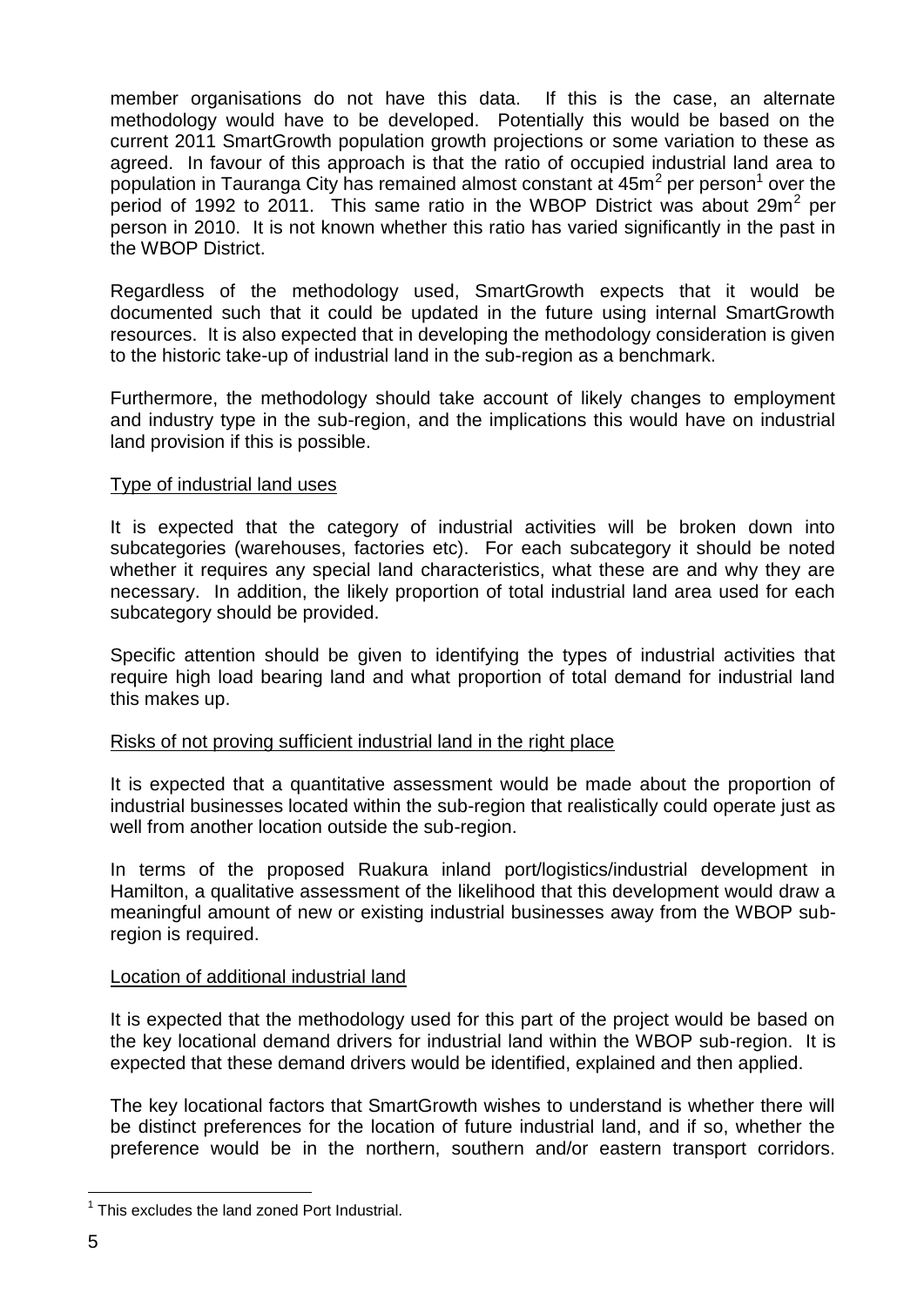SmartGrowth also wishes to understand whether the market would prefer future industrial land to be located close to Tauranga City (or other settlements) or whether relatively remote locations (such as Rangiuru) would also meet market demand.

## Development of existing industrial land

It is expected that a quantitative assessment would be made of the areas where a significant amount of existing zoned but vacant industrial land exists to identify whether there are any fatal flaws that would prevent successful land development. Particular focus should be given to:

- The locational suitability of the land
- Geotechnical conditions
- Development costs particularly development/financial contributions.

This may require the help of other experts in specific fields.

#### Competition within the industrial section market

It is expected that a quantitative assessment would be made of the likely outcomes if meaningful competition existed vs. if meaningful competition did not exist between developers of industrial sections within the sub-region in terms of the market choice and market prices for industrial sections.

It is also expect that industrial land sales prices and asking prices within the sub-region will be compared on a per  $m^2$  basis against the competing regions of the Waikato (particularly Hamilton), Auckland and Rotorua to provide a comparison of how competitive the sub-region is.

#### **Project Resources**

- Project Team
	- External consultant
	- Andrew Mead, TCC
	- Ayv Greenway, TCC
	- Tony Clow, WBOPDC
- For clarity, the role of the Project Team is to assist the consultant in delivering a draft report. This draft report will be reviewed and subsequently approved by the SmartGrowth Research Working Group.

#### **Consultation requirements**

In putting together this report, SmartGrowth expects that the consultant will directly consult with the following relevant industrial land owners, land developers, key land users and other stakeholders:

- Port of Tauranga
- IMF (developer of the Tauriko Business Estate)
- Quayside Holdings (owner of undeveloped industrial zoned land in Rangiuru)
- Bob Clarkson (developer of large scale industrial buildings and owner of rural landholdings that he wishes to develop for industrial and/or residential purposes)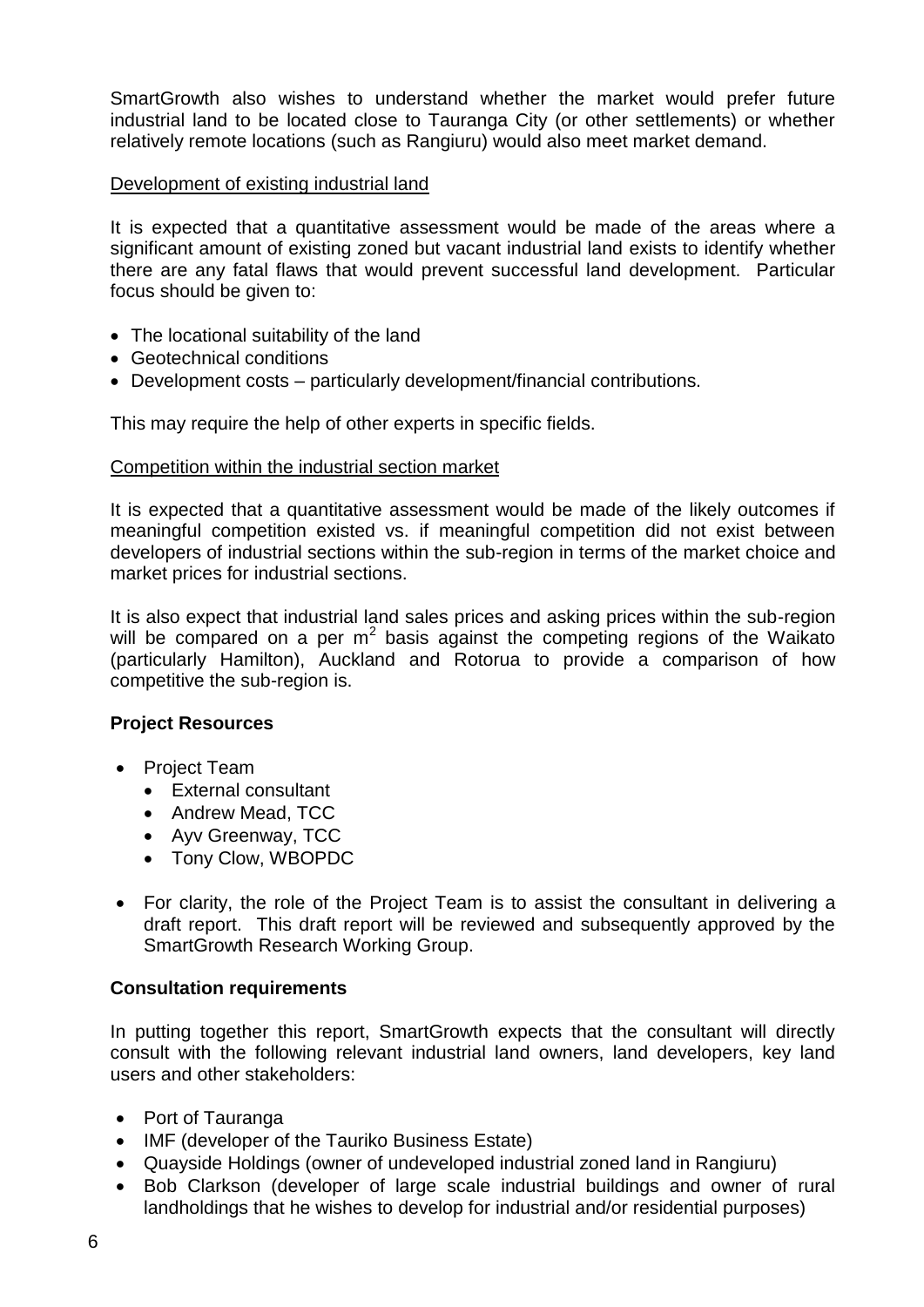- Zariba Holdings (industrial land owner in Wairakei)
- David Livingston (industrial and commercial building developer)
- Owen Hume (industrial land owner in Katikati)
- Mangatawa/McConnell Property (owner/joint venture partner for the undeveloped industrial zoned land in Truman Lane)
- Current owners of industrial zoned land in Te Puke
- Local real estate agents specialising in selling and leasing industrial land and buildings
- Priority One (local economic development agency)
- BOPRC staff responsible for Regional Economic Drivers work

Contact details for these people and organisation will be provided.

## **Timeframes**

The following table contains the proposed timeframes for the project:

| Project inception meeting and commencement<br>of regular fortnightly project meetings | 21 May       |  |
|---------------------------------------------------------------------------------------|--------------|--|
| Proposed methodology re projecting future<br>land needs circulated                    | 28 May       |  |
| Methodology re projecting future land needs<br>finalised                              | 1 June       |  |
| Draft report completed                                                                | 30 July      |  |
| Presentation of draft report to IMG                                                   | 7 August     |  |
| Presentation of draft report to External<br>Reference Panel                           | 10 August    |  |
| Presentation of draft report to SGIC                                                  | 22 August    |  |
| Presentation of findings to Smartgrowth<br><b>Implementation Management Group</b>     | 7 August     |  |
| Presentation of findings to SmartGrowth<br><b>Implementation Committee</b>            | 19 September |  |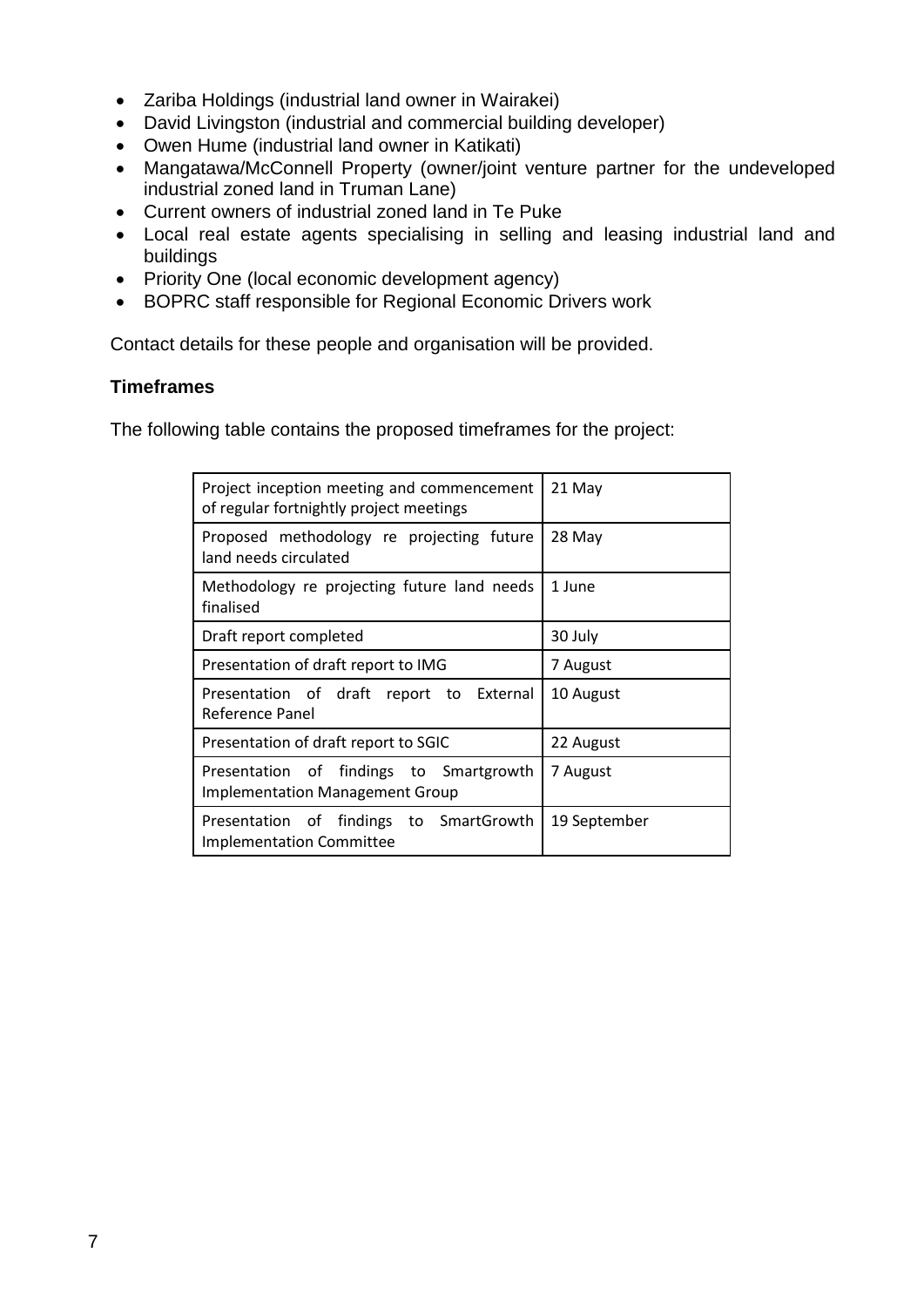## **Industrial Land Research Project – Background Document**

## **Definition of industrial land uses**

Further information is provided below on the activities which both TCC and WBOPDC expect to be located within their respective Industrial Zones to assist in developing the methodology to quantify future industrial land needs.

The following text comes from the Tauranga City Plan. It identifies the status of various activities (land uses) within the Industrial Zones in Tauranga City. It should be noted that:

- '90%' of the activities expected in the industrial zones would fall within the term *industrial activities*
- A comprehensive land use consent is required for any type of development within the Papamoa East Employment Zone and this is why there are no permitted activities.
- P means permitted
- RD means restricted discretionary
- D means discretionary
- NC means non complying

#### **18A.11 Activity Status Rules**

#### **18A.11.1 Activities in Industrial Zones**

All activities in the Industrial Zones shall have the status identified in *Table 18A.1.* Symbols used in *Table 18A.1* have the meaning described in *Table 1A.2: Activity Status.*

| <b>Use/Activity</b>                                    | <b>Relevant Rule</b> | <b>Industry</b><br>Zone             | Port<br><b>Industry</b><br>Zone     | <b>Tauriko</b><br><b>Industry Zone</b> | <b>Papamoa East</b><br><b>Employment</b><br>Zone |
|--------------------------------------------------------|----------------------|-------------------------------------|-------------------------------------|----------------------------------------|--------------------------------------------------|
| Accessory buildings and<br>activities                  | 18A.12               | P                                   | P                                   | P                                      | RD(P)<br>(Refer Rule<br>18A.15)                  |
| Ancillary retail and offices                           | 18A.12               | P                                   | P                                   | P                                      | RD(P)<br>(Refer Rule<br>18A.15)                  |
| <b>Building improvement centres</b>                    |                      | P<br>(Refer Rule<br>18A.12)         | <b>NC</b><br>(Refer Rule<br>18A.17) | <b>NC</b><br>(Refer Rule<br>18A.17)    | RD(P)<br>(Refer Rule<br>18A.15)                  |
| Fire stations                                          | 18A.12               | P                                   | P                                   | P                                      | RD(P)<br>(Refer Rule<br>18A.15)                  |
| General retail                                         |                      | <b>NC</b><br>(Refer Rule<br>18A.17) | <b>NC</b><br>(Refer Rule<br>18A.7)  | P<br>(Refer Rule<br>18A.14)            | RD(P)<br>(Refer Rule<br>18A.17)                  |
| General offices                                        |                      | <b>NC</b><br>(Refer Rule<br>18A.17) | <b>NC</b><br>(Refer Rule<br>18A.17) | <b>NC</b><br>(Refer Rule<br>18A.7)     | RD(P)<br>(Refer Rule<br>18A.15)                  |
| Industrial activities                                  | 18A.12               | P                                   | P                                   | P                                      | RD(P)<br>(Refer Rule<br>18A.15)                  |
| Minor public recreational<br>facilities and activities | 18A.12               | P                                   | P                                   | P                                      | RD(P)<br>(Refer Rule                             |

#### **Table 18A.1: Industrial Zones Activity Status**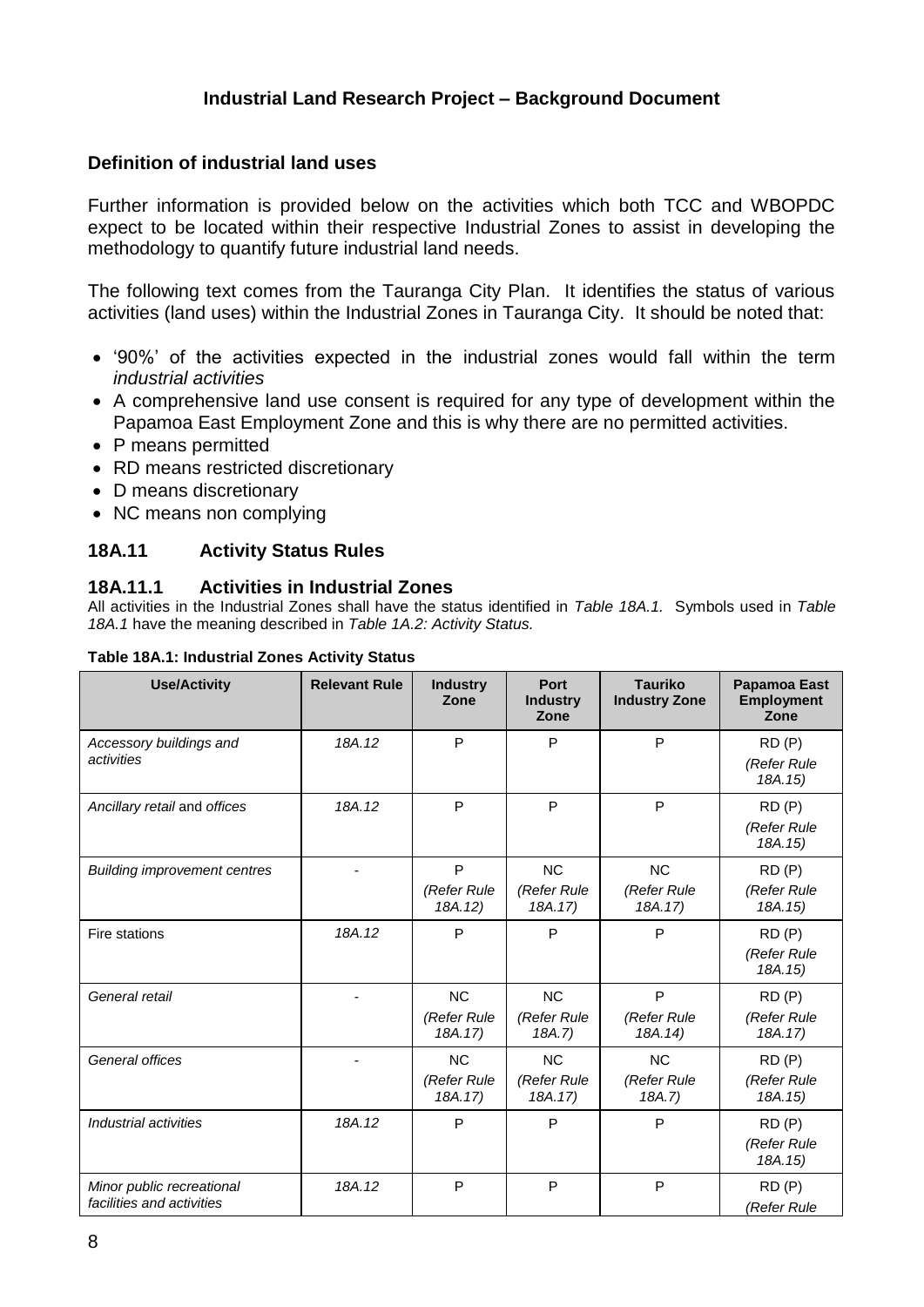| <b>Use/Activity</b>                                            | <b>Relevant Rule</b> | <b>Industry</b><br>Zone     | Port<br><b>Industry</b><br>Zone | <b>Tauriko</b><br><b>Industry Zone</b> | <b>Papamoa East</b><br><b>Employment</b><br>Zone |
|----------------------------------------------------------------|----------------------|-----------------------------|---------------------------------|----------------------------------------|--------------------------------------------------|
|                                                                |                      |                             |                                 |                                        | 18A.15)                                          |
| Offensive trades                                               |                      | D<br>(Refer Rule<br>18A.16) | D<br>(Refer Rule<br>18A.16)     | D<br>(Refer Rule<br>18A.16)            | RD(P)<br>(Refer Rule<br>18A.17)                  |
| Port activities                                                | 18A.12               | P                           | P                               | P                                      | RD(P)<br>(Refer Rule<br>18A.15)                  |
| Residential activities                                         | 18A.17               | <b>NC</b>                   | <b>NC</b>                       | <b>NC</b>                              | <b>NC</b>                                        |
| <b>Schedule Site Permitted</b><br>Activities                   | 18A.13               | P                           | n/a                             | P                                      | n/a                                              |
| Service stations                                               |                      | P                           | D                               | P                                      | RD(P)                                            |
|                                                                |                      | (Refer Rule<br>18A.12)      | (Refer Rule<br>18A.16)          | (Refer Rule<br>18A.12)                 | (Refer Rule<br>18A.15)                           |
| Take-away food premises                                        | 18A.12               | P                           | D                               | P                                      | RD(P)                                            |
|                                                                |                      |                             | (Refer Rule<br>18A.16)          |                                        | (Refer Rule<br>18A.15)                           |
| Tauriko Business Estate Special<br><b>Permitted Activities</b> | 18A.12               | n/a                         | n/a                             | P                                      | n/a                                              |
| Trade suppliers and yard-based                                 |                      | P                           | <b>NC</b>                       | P                                      | RD(P)                                            |
| suppliers                                                      |                      | (Refer Rule<br>18A.12)      | (Refer Rule<br>18A.17)          | (Refer Rule<br>18A.12)                 | (Refer Rule<br>18A.15)                           |
| <b>Visitor Accommodation</b>                                   | 18A.17               | <b>NC</b>                   | <b>NC</b>                       | <b>NC</b>                              | <b>NC</b>                                        |
| Waste management facilities                                    | 18A.16               | D                           | D                               | D                                      | D                                                |

*Note: (P) in this table for the Papamoa East Employment Zone means an activity is a Permitted Activity provided that the proposed development has been designed or constructed in accordance with a comprehensive development consent granted under Rule 18A.15 e) – Restricted Discretionary Rule and provided under Rules 18A.14.5 – Papamoa East Employment Zone – Permitted Activities and 18A.15.5.1 – comprehensive development consent..*

*Note: Residential activities, schools and tertiary education premises and health centres within the Airport Noise Control Boundaries shall be subject to Rule 4E.3 a) – Restricted Discretionary Activities.*

*Note: Residential activities, visitor accommodation, homestay, schools and tertiary education facilities and health centres shall be subject to Rule 4E.2.5 – Port Industry Zone and Noise Control Boundaries.*

The Tauranga City Plan includes the following definition of *industrial activity*:

*"buildings or land used for the manufacture, dismantling, processing, assembly, treating, testing, servicing, maintenance, storage or repairing of goods, products, articles, materials or substances and includes premises on the same land used for:*

*a) the selling of goods by wholesale;*

*b) The provision of amenities for employees;*

*incidental to any of those operations."*

The following activities are permitted activities in industrial zones under the Western Bay of Plenty District Plan: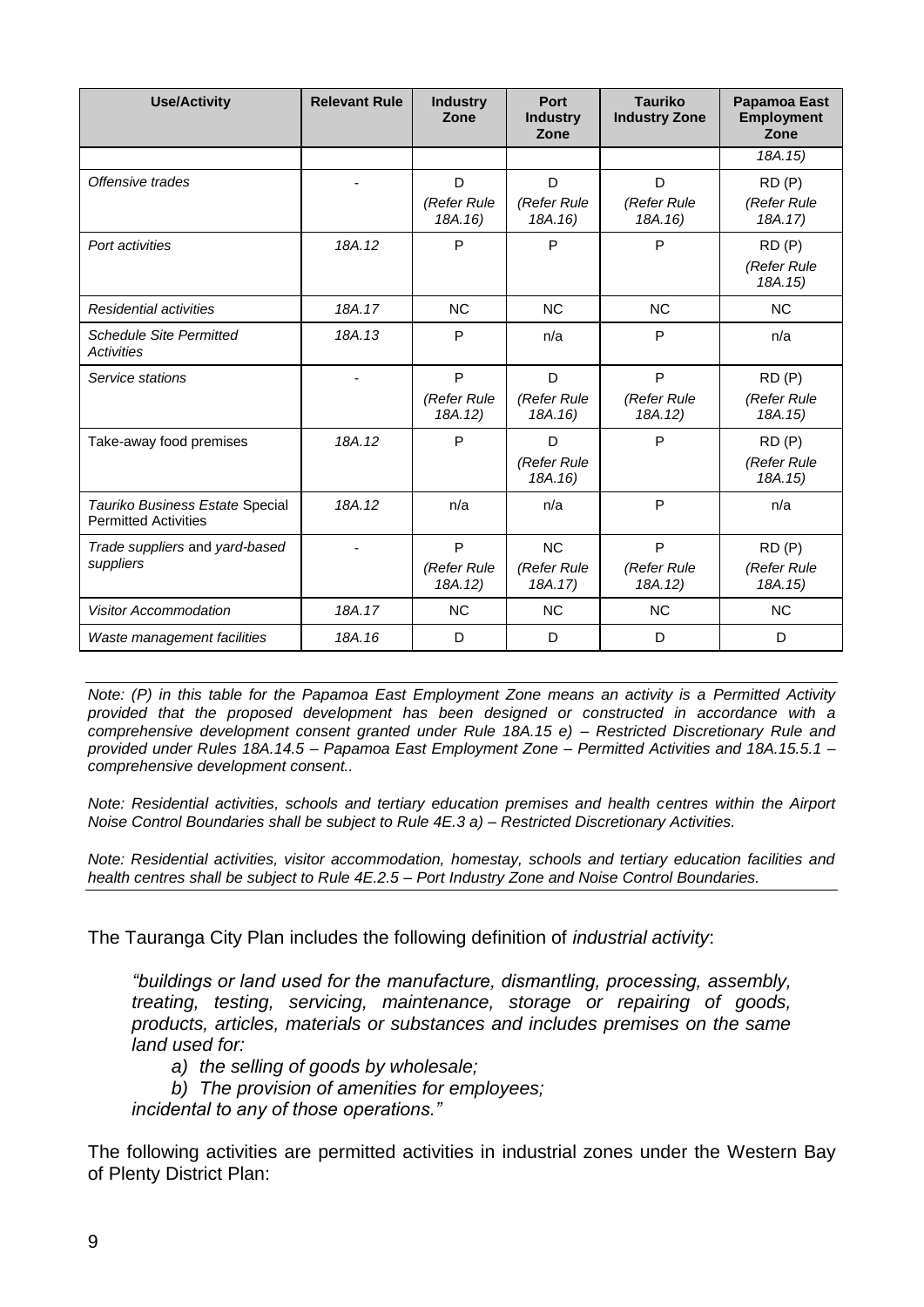# **18.3.1 Permitted Activities (all areas except where otherwise specified)**

- (a) Industry (except within the Omokoroa Light Industrial Zone);
- (b) Storage, warehousing, coolstores and packhouses;
- (c) Retailing which is accessory and secondary to (a) and (b) above and which has:
	- (i) Rangiuru Business Park a maximum of 250m² indoor/outdoor, retail or a maximum of 25% of
	- the gross floor area of the primary activity whichever is the lesser;
	- (ii) All other areas  $-$  a maximum floor area of 100m<sup>2</sup>.
- (d) Building and Construction Wholesalers and Retailers;
- (e) Commercial Services;
- (f) Takeaway Food Outlets with a maximum floor area of 100m² (excluding Te Puna Business Park);
- (g) Service stations and garages (excluding the Te Puna Business Park);
- (h) Medical or scientific facilities;
- (i) Veterinary rooms and pet crematoriums;
- (j) Activities on reserves as provided for in the Reserves Act 1977;
- (k) Police stations, fire stations and St Johns Ambulance stations;
- (l) Depots (except transport and contractors depots within the Omokoroa Light Industrial Zone);
- (m) Vehicle, machinery and automotive parts sales (excluding Te Puna Business Park);
- (n) Works and network utilities as provided for in Section 10;
- (o) Commercial sexual services;
- (p) Offices and buildings accessory to the foregoing on the same site;
- (q) Green waste and waste recycling facilities where these occur within buildings (i.e. are enclosed).